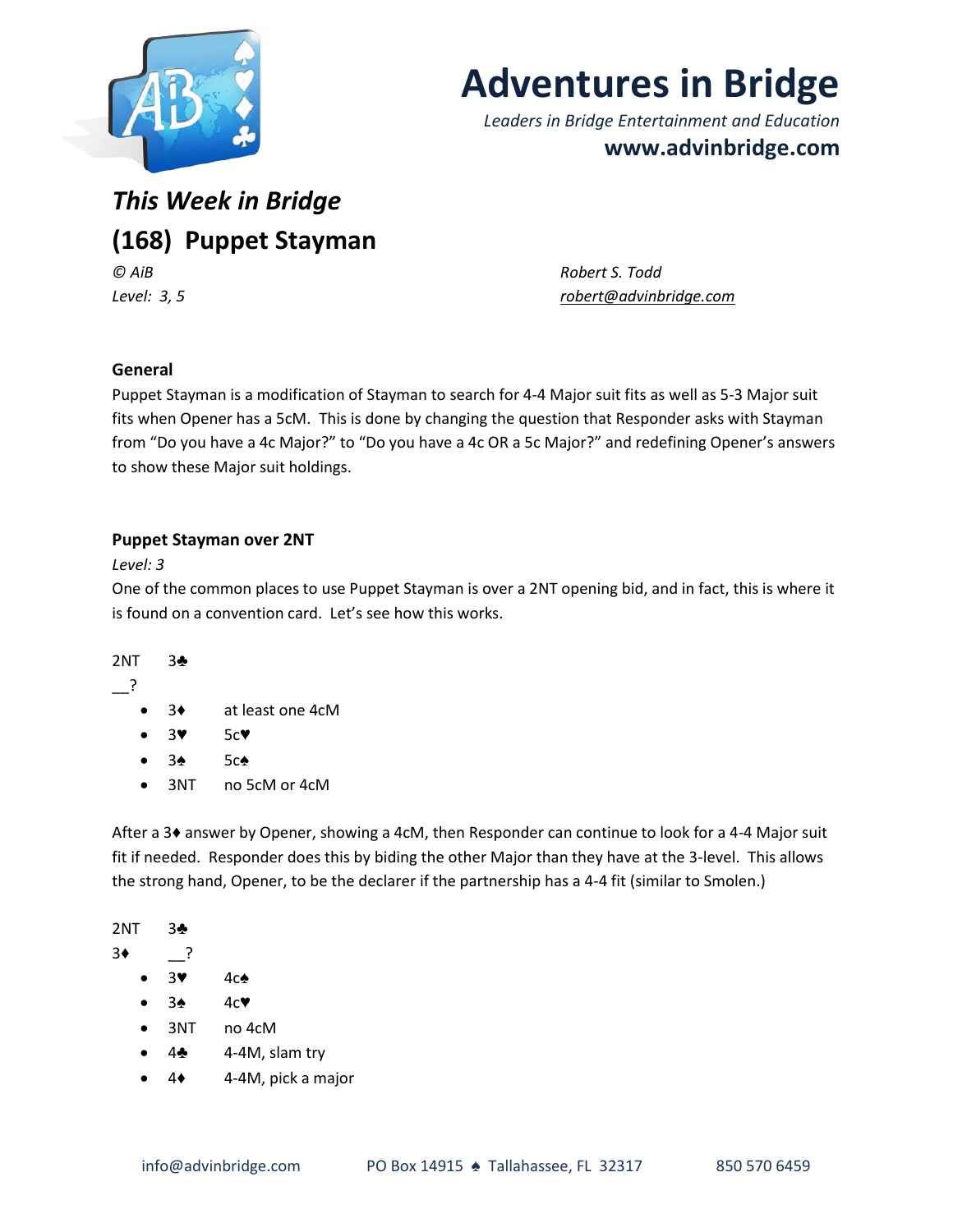

**Inc.**

www.advinbridge.com

### **Problems with Puppet Stayman**

*Level: 3*

Although Puppet Stayman can allow the partnership to find a 5-3 Major suit fit, it has some problems.

- Puppet Stayman gives away a lot of information to the opponents if Responder uses it with any hand with a 3cM.
- Sometimes playing in a 5-3 Major fit instead of NT is not best when Opener has a balanced hand.
- Responder loses the ability to bid Smolen over 2NT, making it harder to look for a Major suit fit when Responder is 5/4M.
- Puppet Stayman is often overused by Responder.

# **Combining Stayman and Puppet Stayman**

*Level: 3*

Some partnerships like to use 3♣ as Puppet Stayman over 1NT opening bids as well as 2♣ as regular Stayman. This allows the partnership to have both Stayman and Puppet Stayman asking bids.

- 1NT 2♣ Stayman
- 1NT 3♣ Puppet Stayman

With this agreement, Responder does not use Puppet Stayman with 4-4M because regular Stayman can be used. Responder only uses Puppet Stayman with at least one 3cM (4/3, 3/3, 3/2, 3/1, or 3/0 in the Majors) and game forcing values.

*Note: Responder should usually not use Puppet with a flat hand and 4/3 or 3/3 in the Majors because even if they find a 5-3 fit with Opener, with a flat hand 4M is not likely to be a better contract than 3NT.*

# **Modern Puppet Stayman over 1NT**

*Level: 5*

There has been a slight improvement on Puppet Stayman for the auction 1NT-3♣ when both Stayman and Puppet Stayman are available. Since Responder will not be 4-4 in the Majors over 1NT to bid 3♣, there is no hand where Responder would need to go past 3NT if Opener answers 3♦ (Responder can't bid 4♣ or 4♦ to show 4-4M). Thus, Opener's 3♦ answer no longer needs to promise a 4cM.

1NT 3♣

\_\_?

- 3♦ no 5cM (but may or may not have a 4cM)
- 3♥ 5c♥
- 3♠ 5c♠
- 3NT Does Not Exist